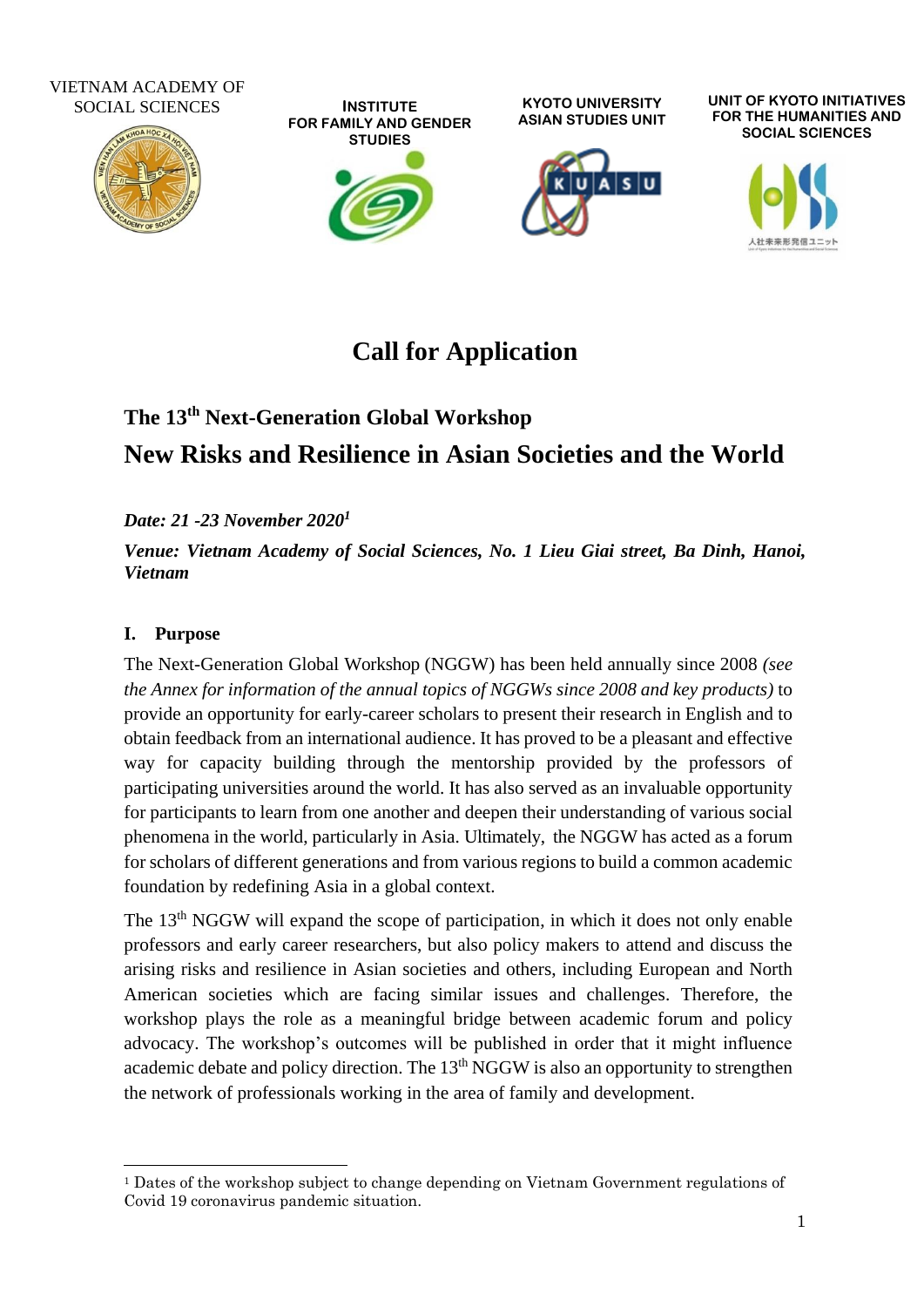#### **II. Workshop Theme: New Risks and Resilience in Asian Societies and the World**

Recent decades have witnessed a surprisingly fast progression in the economies of Asia. The region has not only become the largest manufacturer, but also the biggest market in the world. Together with tremendous economic growth, our societies have faced a number of economic, cultural, and social challenges. Rapid population aging, strongly increased rural-urban migration and international migration create or accentuate social issues related to care, policy, social services and adaption. At the same time, the effects of inequality, climate change, etc. have become increasingly obvious prompting governments and individuals to make reforms and changes to cope with new risks. Demographic transition, international migration (including transnational marriage) and so on, have led to changes in family structure and values, and the emergence of new family patterns has created obstacles for families to perform traditional functions such as caring for the elderly and children. At the family and social level, women increasingly obtain higher education and participate widely in the labour market, yet continue to experience inequality in politics, health care, wage payment, and the quality of employment and social services etc. These facts contribute to the rise of new risks that challenge family life in particular and society in general and multifaceted way that requires suitable resilience and solutions. Needless to say, the societies in other parts of the world are facing the same challenges. This year, the coronavirus pandemic challenges our resilience and ability to recovery at both the macro and micro levels. In both East and West, the upheaval confronts our health care systems, economy resilience, governance and international relationships around the world.

Resilience has been understood as the ability to reduce the chances of a shock or to absorb it when it happens. The concept also refers to the ability of a system to recover quickly after a shock. In other words, a resilient system should cover the whole process from preparation, consequences handling, and restoration. More specifically, resilience means to minimize possible failures and then to reduce the consequences from failures (in terms of lives lost, damage, and negative economic and social consequences), and finally, to speed up the recovery towards normality. Resilience may differ from one society to another, and from a certain risk to another.

This workshop will explore how individuals, families, societies perceive and adapt to risks in a given socio-cultural setting, and explore alternative dimensions of resilience from an interdisciplinary viewpoint. Based on these ideas, this workshop will explore a wide range of topics in Asian countries as follows (though not excluding others):

- 1. The impact of climate change and resilience in the face thereof
- 2. Population aging and social issues
- 3. Transformation of marriage and families
- 4. Gender (in)equality
- 5. Value changes
- 6. Social security
- 7. Pandemic, health and care models
- 8. Migration
- 9. Labor market flexibility and adaptability
- 10. Economic development patterns and trends.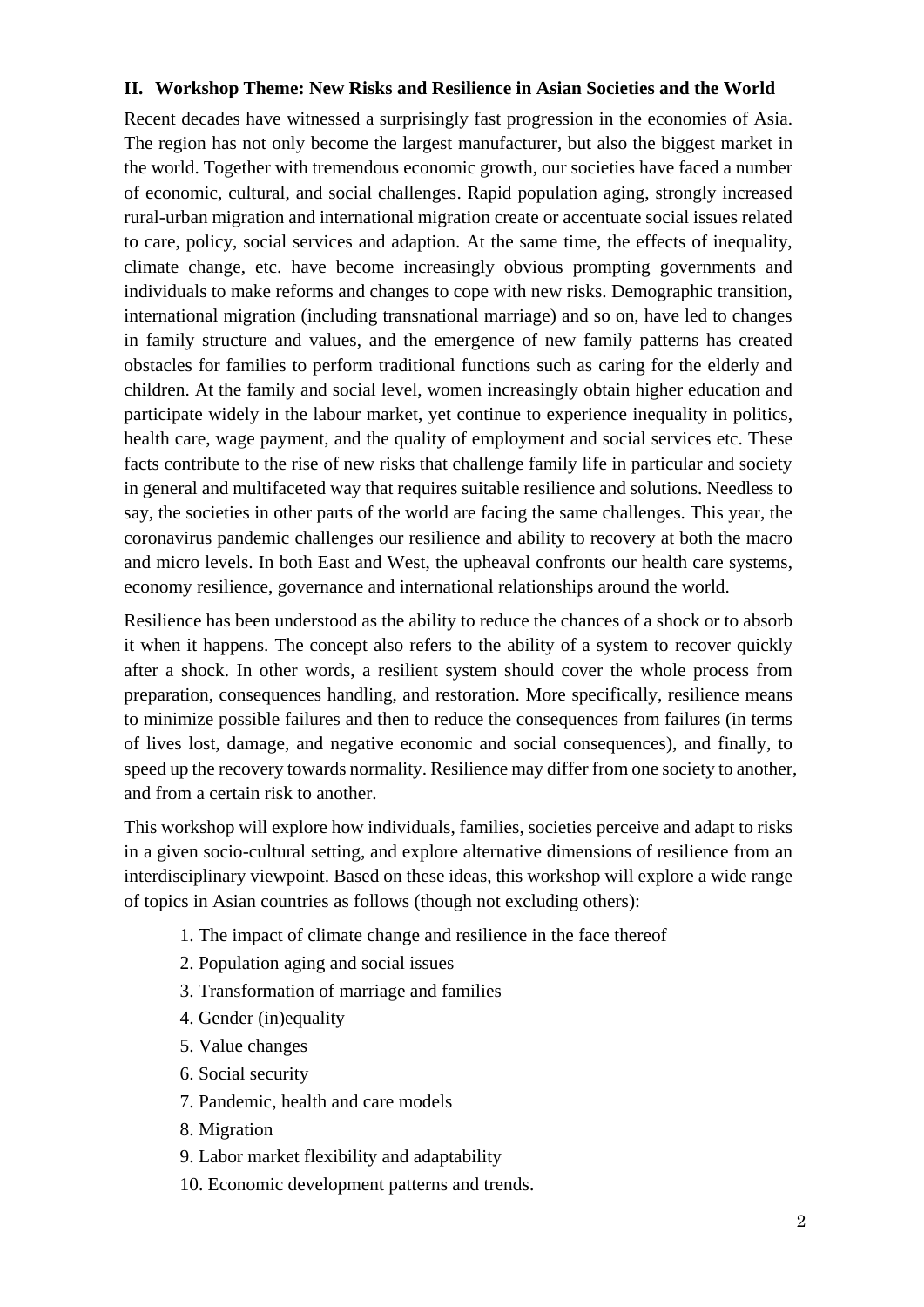#### **Provisional Program of the Workshop**

#### **Day 1: 21 November 2020**

Opening addresses

Professors' sessions: By professors and experts from various universities

Sessions: Presentations by students and early-career scholars with comments and discussions by advisors (professors and experts from various universities)

### **DAY 2: 22 November 2020**

Sessions: Presentations by students and early-career scholars with comments and discussions by advisors (professors and experts from various universities)

Wrap-up session

Professors' workshop: By professors and experts from various universities

KICAS (Kyoto International Consortium for Asian Studies) meeting

#### **DAY 3: 23 November 2020**

Fieldwork and Hand-over Meeting

#### **III. Application Schedule of the Workshop**

#### **Eligibility for application**

### **(1) Graduate students and early career researchers**

Master students, Ph.D. students, Ph.D. candidates, post-doctoral fellows, and those who are in early-career and non-permanent positions who are recommended by a professor or an expert who received this Call for Application directly from the Organizing Committee of the 13<sup>th</sup> NGGW, whose name has to be provided as a "referee" in the application form.

The Organizing Committee will screen the applications based on candidates' qualifications and abstracts. Based on the quality of the abstracts, the Organizing Committee will provide travel grants for some of overseas and domestic presenters. We will announce each of these individually.

The travel award covers airfare and accommodation for three nights (shared twin room) arranged by organizers according to the rules and regulations of the institution which provides the grant. The award does not include domestic transportation and other expenses.

No fee is required for registration, and travel to field work.

#### **(2) Professors and Experts**

Professors and Experts are welcome to submit their papers for the professor sessions and/or to play the role of advisors (discussant) to provide comments for papers in the sessions of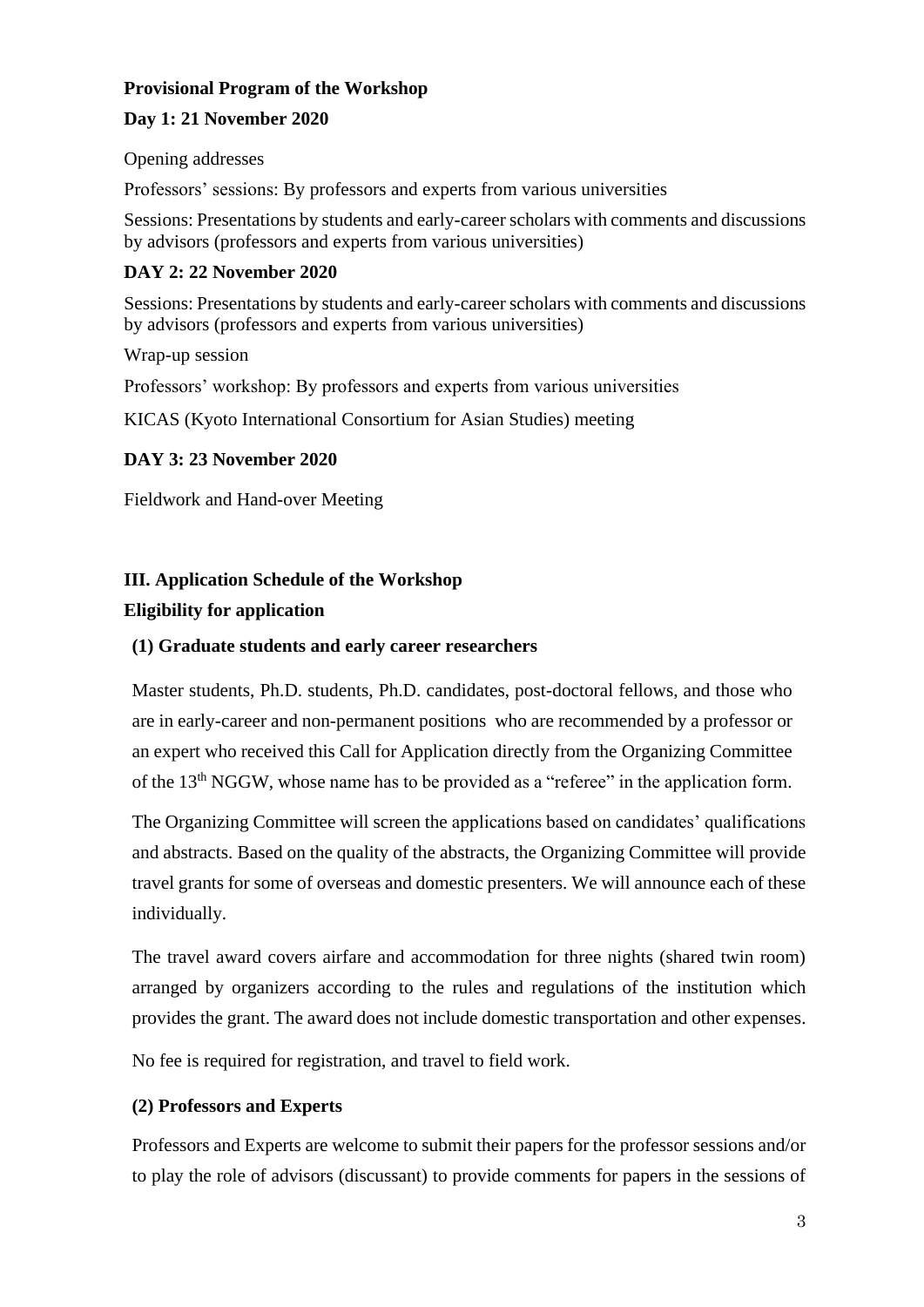the students and early career scholars. Professors and experts please cover airfare and accommodation by yourself or other grants. The organizing committee will only cover accommodation for three nights for the professors and experts who are selected as speakers in professor sessions or as advisors in the sessions of the students and early career scholars. Hotels will be arranged by our travel agent.

No fee is required for registration, and travel to field work.

## **Important Dates:**

- Application deadline: 01 September 2020
- Notification of screening result: 15 September 2020 (Provision of travel grant to be decided at this time)
- Deadline for submission of full paper (4,000-6,000 words in English): 31 October 2020 (for all, including professors and experts who are selected to present in professor sessions)
- Workshop: 21-23 November 2020
- Deadline for submission of full paper for proceedings: 05 February 2021 (for all, including professors and experts who present in professor sessions)
- Publication of proceedings: around March 2021

#### **Application guidelines**

Applicants should provide the following information in the text of the application email:

- 1. Name (please capitalize your surname and provide Chinese characters if applicable)
- 2. Position (Professor, Associate professor, master's student, Ph.D. student, etc.)
- 3. Affiliation
- 4. Postal Address, Telephone Number, and Email Address
- 5. Referee (Name and Affiliation of the professor or the expert who received this Call for Application directly from the Organizing Committee of the 13<sup>th</sup> NGGW)
- 6. Paper Title (for all the applicants who intend to present their papers, including professors and experts)
- 7. An abstract of 350-words maximum in English (for all the applicants who intend to present their papers, including professors and experts)
- 8. Whether travel grant from the Organizing Committee is needed.
- 9. [For the professors and experts] Whether you'd like to play the role of advisor (discussant) in the sessions of the students and early career scholars.

The application should be sent to: [kuasu.nextgeneration@bun.kyoto-u.ac.jp](mailto:kuasu.nextgeneration@bun.kyoto-u.ac.jp) AND

# [kuasu.nextgenerationhanoi@vass.gov.vn](mailto:kuasu.nextgenerationhanoi@vass.gov.vn)

Email Subject Line should say: "Application for NGGW 2020"